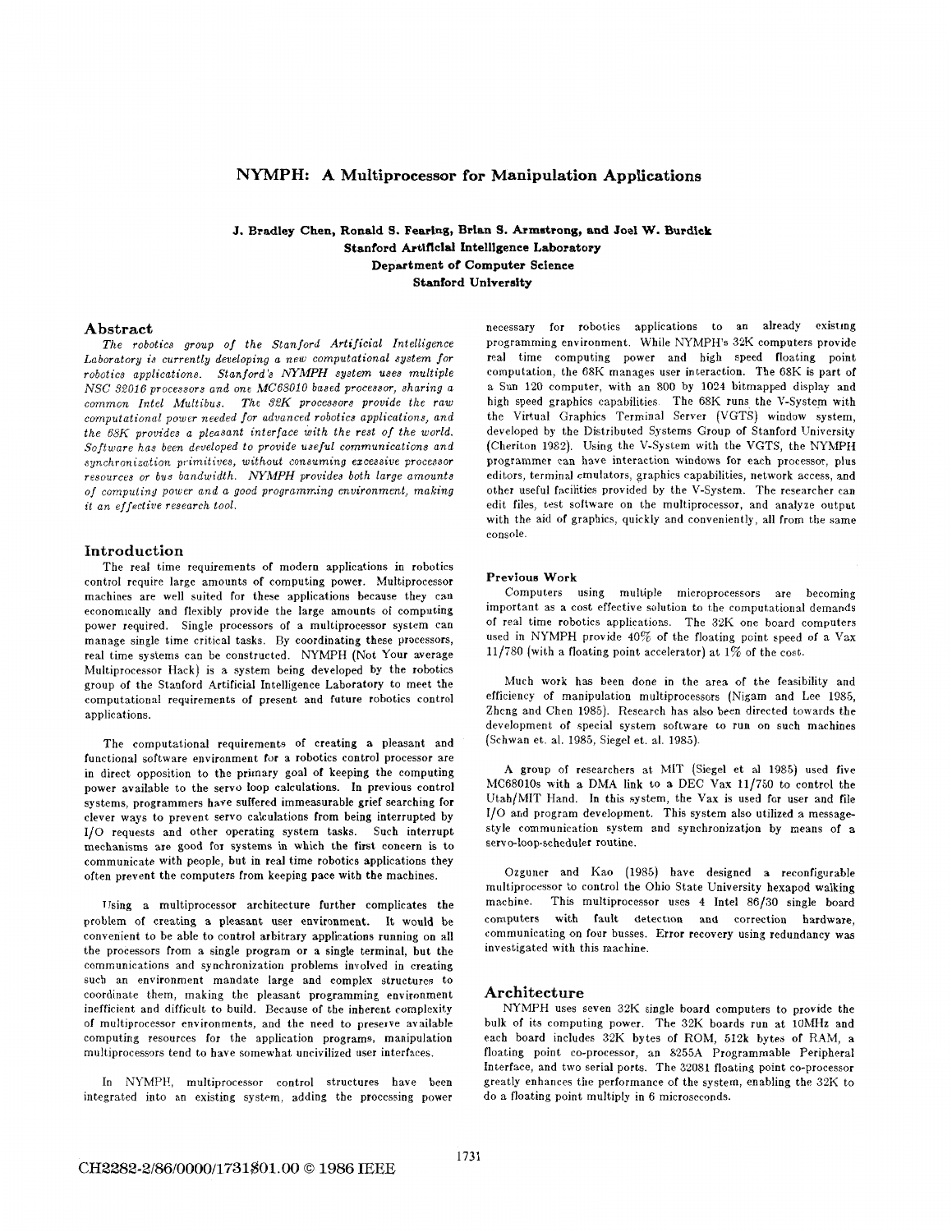# **NYMPH** System



**Figure 1:** The Nymph System

The 68K provides the interface between NYMPH and the rest **of**  the world. Since the 68K and the 32Ks are on the same Multibus, communication between the machines is as fast as a bus transaction. A 10MB/second Ethcrnet links the 68K to the Vax computers used for remote file 1/0 and program development. The dual ported memory of the 32K boards enables the 68K to load programs received over the Ethernet directly into the local memory of the 32Ks.

The onboard parallel port of the 32K boards is used to interrupt the 68K processor. The 32Ks' ability to interrupt the 68K helps the 68K to respond quickly to service requests. Since the 68K does not get any resources from the 32K, and since it is desirable for the 32K to be able to respond quickly to the demands of real time applications, the 68K can not interrupt the 32Ks.

NYhPH also has 2M bytes of EDC **RAM,** parallel 1/0 controllers to communicate with robot controllers, A-D converters to process force and tactile sensor data, and D-A converters to drive motors.

### **Software**

NYMPH software is designed to avoid system overhead on the 39K processors. Their role is to control the arms and hands, and to bog them down with interrupts or a sophisticated operating system would deny processing power to the applications. For this reason, there is not an operating system that runs on each 32K, but rather a collection of runtime library routines. Two libraries which greatly improve the ease of programming **NYMPH** are the Communications library and the Synchronization library.

#### **Communications**

The 68K processor in the NYMPH system exists to service the runtime interaction requests of the 32Ks. In the NYMPH system, the 32K processors act as clients, and the 68K is the server, fulfilling the requests of the 32Ks.

Communication in NYMPH is based on a synchronous, typed, dependable message passing system, with which a 32K processor can send a *32* byte message to *B* V-System process running on the 68K, and receive a reply. The 32K uses the messages to make resource requests from servers running on the 68K. Since the 68K never needs to make a request of the 32Ks, the 68K cannot send a messages to them.

The message passing system used in NYMPH relies on the message passing primitives provided by the V-System. Each message sent by a 32K contains a V-System type message, in addition to other fields such as ender machine id, receiver process id, and message state.

**A** message transaction involves the following: A process on a National allocates memory for the message from its own local memory, usually compiled in as **a** variable declaration. Alter filling in the appropriate fields, including the type of the message and the contents **of** the *32* byte V message field, it calls Send(Message, Receiver), where Message is a pointer to the message and Receiver is the V process id of the process to receive the message. The Send routine fills other necessary fields of the message, stores the address of the message in a global Message List, and increments the global variable NextMsg, an index into the Message List which shows where the address of the last message was written. To prevent collisions from multiple processors trying to send messages at the same time, the index variable NextMsg is protected with a global boolean protection varisble using a test-and-set instruction. Access to the protection variable is arbitrated by the Multibus. After NextMsg is incremented, the 32K exerts an interrupt on the 68K. The 32K then polls in local memory, waiting for the V system message transaction to complete. Polling in local memory helps minimize bus ntilization.

The interrupt from the 32K causes a V-System user process, the message server, to be readied. The message server compares the global variable **NextMsg** to an internal variable Lastlsg, which is an index into the Message List that shows the last message dealt with. If they are the same, the message server goes back to sleep. If they are not the same, the message server sends the address of the message to the handler process corresponding to the sending processor. Separate processes for each processor promote a high level<br>of concurrency. This is beneficial in a multiprogramming This is beneficial in a multiprogramming environment such as the V-System, especially since many of the messages are commonly 1/0 requests. The message handler performs byte and word order translations, then sends the message to the intended receiver and waits for a reply. Alter the V message transaction is complete, the message handler process notifies the 32K that its reply is ready by setting a 'replyed' bit in the message, and then blocks, awaiting a new message. Back at the 32K, the Send() call returns with the reply message where the original message had been, completing the message transaction. Figure 2 illustrates some basic mechanisms of the communication system.

Typed messages are necessary because of the different byte and word order conversions required. Several simple types are available including types **for** messages composed of bytes, words, and longs. There is also an "untyped" type, in the case that existing types are not suitable for the intended application.

One of the strengths OF the system is efficiency. In the present implementation, a concerted effort was made to avoid unnecessary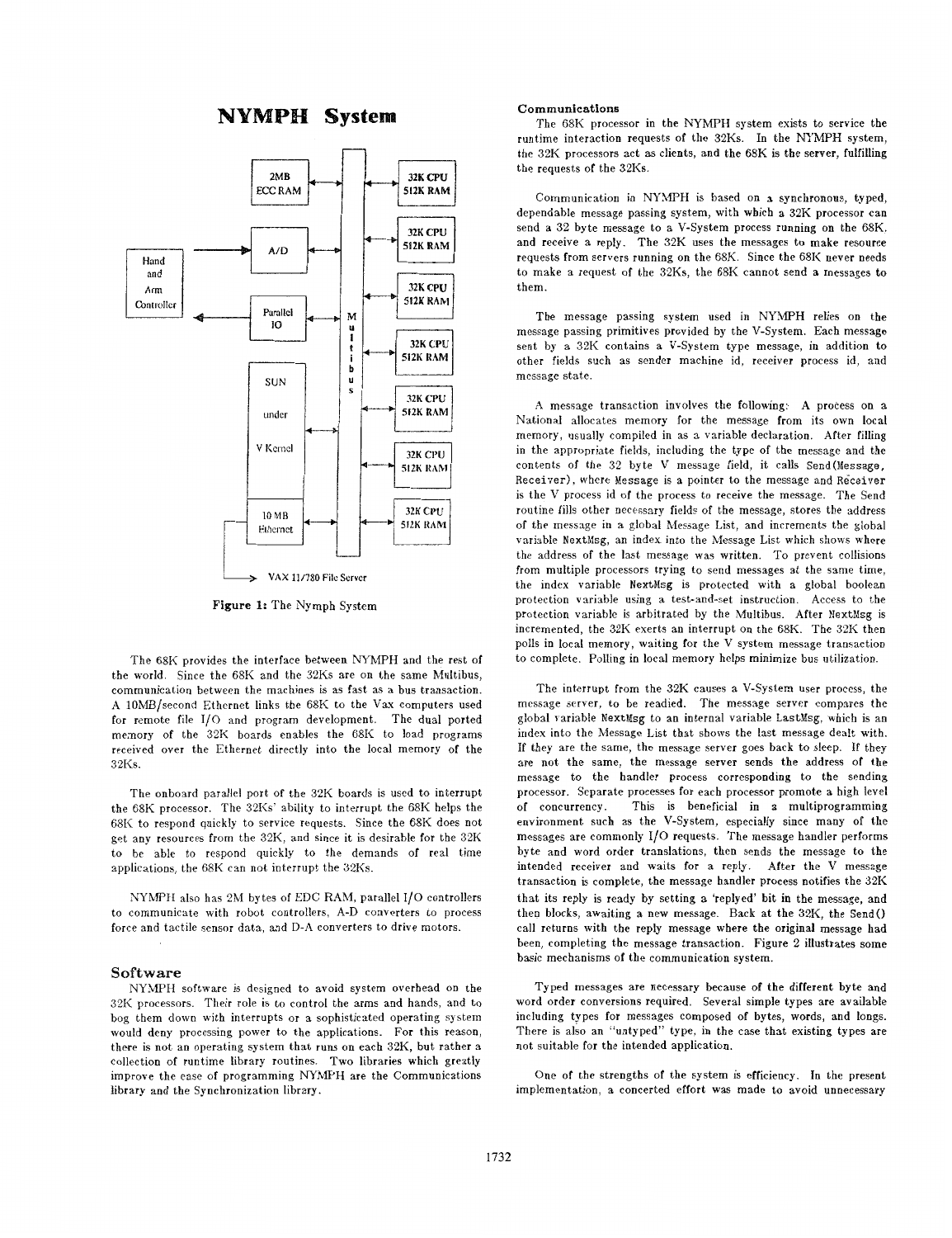

*illustrates two possible message states. Messages 1 and 2 have been sent by the 92Ks, received by V-System processes, and are pending reply. Message 3 has been added to the Message List, and NextMsg has been incremented, and the 32K is now interrupting the 68K to* let the message server know that a new message is ready. When the *message server wakes up, it will see that LastMsg is not equal to*   $NextMsg$ , and create a child to manage the new message.

copying of messages, though some copying is unavoidable because of the necessity of byte and word order translations. Interrupts between the processors also contribute **to** the speed and efficiency **of** the system.

One of the weaknesses of the message system is the need to do so much byte and word swapping. However, this is less of a problem in the message passing system, where the amount of data passed is relatively small, than in the applications that will be using it, such as the file 1/0 system. The heterogeneous processors were chosen because of the processing power of the **32K,** with floating point speed which is very useful in manipulation applications, and for the good user interface and 1/0 support available with the 68K and the V-Kernel. However, if a second machine were to be built, it would likely use processors with the same byte ordering.

#### **Synchronlestion**

To support determinist execution of procedures distributed across several processors, synchronization primitives are included in the NYMPH programming environment. These primitives, NYMPH programming environment. synch\_signal (n) and synch\_wait (n, patience), provide dynamic synchronization, data collection for critical path analysis, and a limited channel for message passing.

The central objective *of* the synchronization design was to provide a means for dynamically coordinating processes at run time: the programmer should not have to work out and embody in the programs a schedule of synchronization events. **A** processor indicates its desire to participate in a synchronization event by executing the command synch-signal (n), where n specifies the synchronization event in which process wants to participate. **A** process may signal at any time. Each process that signals must eventually wait. The synchronization method is dynamic in the sense that neither prior nor global knowledge is required regarding which processes will participate in a synchronization events. When a process executes synch-wait(n, patience) it checks to see whether all of the signaling processes have waited. **If** not, the waiting processes blocks. In a multitasking environment, a context switch to a background job would be possible here. **If** the waiting process is the last signaling processes to wait, it readies all of the blocked processes. Figure **3** is an illustration of how such a sequence might take place.

| Program 1                                                              | Program 2                                     | Program 3                               |
|------------------------------------------------------------------------|-----------------------------------------------|-----------------------------------------|
| signal(1)<br>signal(2)                                                 | signal(1)                                     | signal(2)                               |
| $wait(1, -1)$<br>{blocked}<br>{readied}<br>$wait(2,-1)$<br>{continues} | $wait(1, -2)$<br>{readies p-1}<br>{continues} | wait(2,0)<br>{continues,<br>patience=0} |

Figure 3: Three programs synchronized at two points

The patience parameter makes it possible for a process to execute synch wait() and yet not block. If synch-wait() is called with patience equal to zero, the process will not block. If synch\_wait() is called with patience equal to a positive value, the process will block until the final wait occurs, or for a period proportional to the value of patience. Thus, with the patience parameter, a process can indicate: 'wait until all synchronizing processes complete', with patience < **0;** 'don't wait', with patience = **0;** and 'wait until all synchronizing processes complete, but no longer than patience', with patience > *0.* It is possible that some processes might not need to block. For example the data produced by program *3* above might be required by program 1 after program 1 executes synch  $\text{ratio}(2,-1)$ ; so program 1 must block to provide for the possibility that program **3** takes longer. But program *3* might require nothing of program 1; so program *3* should execute synch-wait(2.0) and continue execution.

By recording a history of the time each synchronizations completed and the completing process number, the synch-wait $()$ primitive can compile the data necessary to perform a critical path analysis. This tool should aid the programmer in spreading tasks across processors and achieving a balanced load.

The synch signal() and synch-wait() primitives operate by writing into statically declared data spaces in global memory and the local memory of each processor. The static declaration reduces the runtime overhead of passing pointers. Within this mechanism, at negligible additional cost, the synch wait() primitive is made to return the patience value of the waiting process that completes the synchronization event. Thus, if program 1 had executed:

$$
result = symbol\_wait(1, -1);
$$

resuming execution, result would have the value of **-2,** the patience value passed by program 2 in synch-wait(1, **-2).** This feature might be used diagnostically, or to communicate simple messages.

### **Programmlng Environment**

The C standard 1/0 library has been implemented using the communications system described above. The **1/0** library is <sup>a</sup> buffered I/O system, with server processes on the 68K filling and emptying the buffers. In addition to the file 1/0 capabilities, stdin, stdout, and stderr have been defined to be the input and output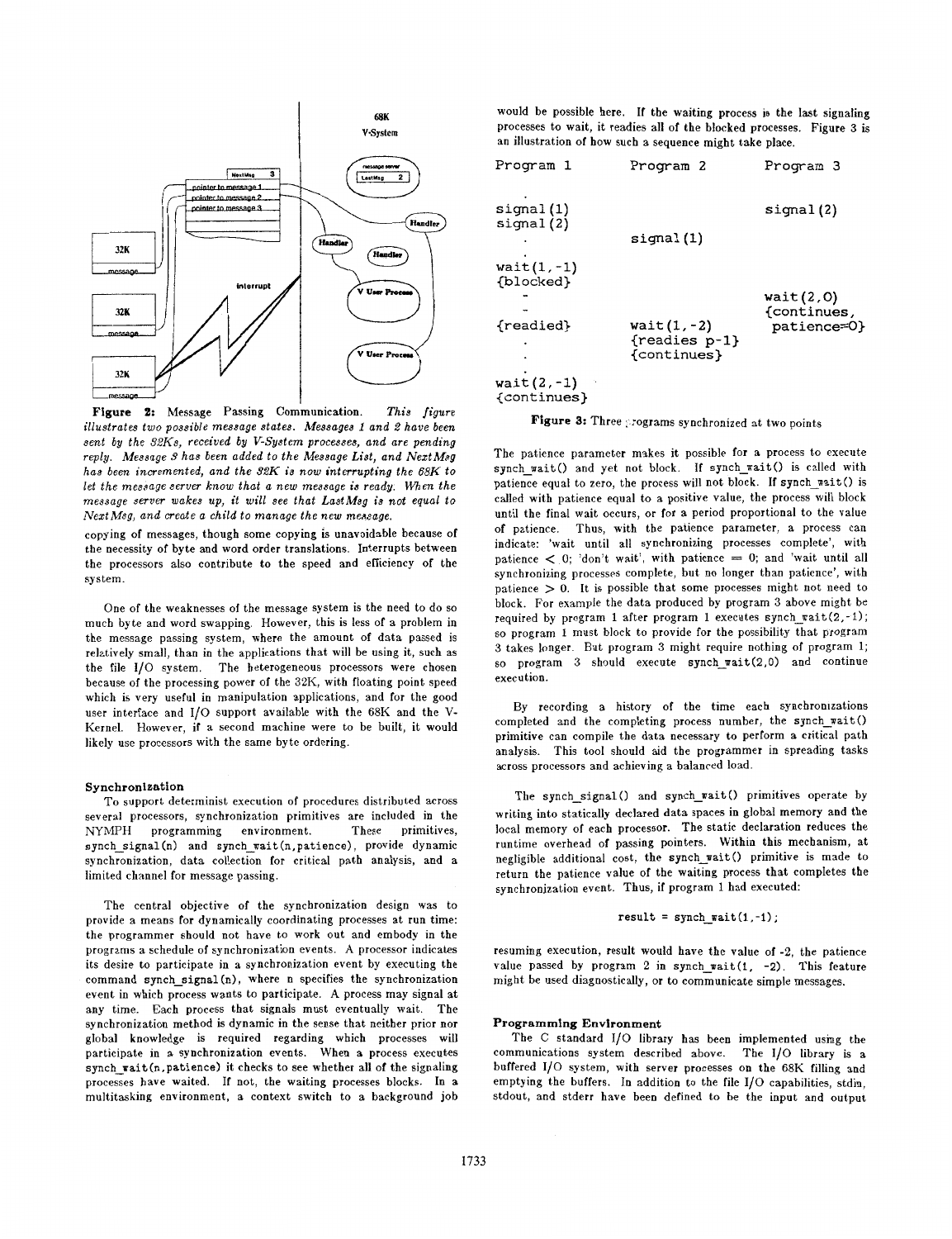streams of windows of the VGTS, allowing user interaction through the V-System.

# Applications

#### **Multiprocessor System for the Stanford/JPL Hand**

The StanfordjJPL hand has three fingers with three degrees of freedom each. actuated by a coupled pulley system with 4 tendons and motors for each finger, for a total of twelve motors. Each tendon has a tension sensor mounted near the finger to allow control of joint torque, and motor shaft encoders to determine motor position. This hand has the necessary dexterity for fine motion and force control of grasped objects, and for regrasping operations where objects are reoriented within the hand.

Force control strategies have been developed and implemented on a PDP-11/60 minicomputer that enable control of object orientation and allow the object to be regrasped in new orientations (Fearing, 1886). The control program is divided into high 2nd low level servos. At the lowest level, a joint torque servo runs at 100 Hz for all three fingers, servoing motor Lorques based on desired and sensed tendon tensions and motor velocities. At the high level, desired forces in a spherical reference frame based on the task geometry are specified at 33 **Hz.** These servo programs saturated the computational power of the PDP-I1/60. For improved performance in motion velocity and force accuracy, higher servo rates are required.

Tactile sensor arrays (8x8) in cylindrical finger tips have been fabricated here for incorporation on the 3 finger hand. Each sensor will be scanned at between 10-30 **Hz** rate, so approximately 5000

**Multiprocessor System** 





samples per second will need to be analyzed to determine essential information for object manipulation such as contact location, object orientation, and contact forces. In addition, a program with global knowledge of the state OF all three fingers and the object, and with an overall plan for the manipulation operation must be executing concurrently.

The computational requirements of this hand control system are beyond the capabilities of even large minicomputers like the Vax 11/780. Luckily, each finger's servo control can be run independently from the other fingers, which allows three separate parallel computations to be done. Figure 4 shows the proposed structure of the hand control system, where each box represents a separate CPU. To eliminate IO contention at the hand interface, the joint servo processing is done by one CPU for all three fingers. Each finger will have a dedicated processor for tactile processing, and one **for**  implementing the force control loop. This totals 2 and one third equivalent CPLJs per finger. The tactile and force control processors will share responsibility for correcting finger forces to get desired object motion, **to** prevent unwanted slip, and to recover from errors in object attitude. Benchmark studies suggest that with this architecture, we will be able to achieve joint servo rates of 200 Hz, and spherical force servo rates of about 100 Hz if required.

An important consideration in parallel processing is the communications cost of passing parameters between processors. With the servo rates above, a conservative estimate is a bus bandwidth requirement of less than 200K bytes/second, which is only 10% of the typical **2** MB/s bandwidth of the Multibus.

#### **cosmos**

COSMOS is an experimental programming system designed to facilitate xperiments in manipulator position and force control. COSMOS was originally implemented in a PDP 11/45 minicomputer, and subsequently implemented in *a* PDP 11/45 and PDP **11/60**  multiprocessor configuration. However, these computers werc found to be unsuitable for manipulator control research. **A** versatile and useful manipulator control computer system should **have** the following attributes:

**1.** *Large computational power.* The natural frequencies involved during force control operation are much higher than encountered during position control, and thus require greater servo bandwidth, and consequently greater computational power.

**2.** *Large amounts* of *memory.* In order to evaluate and contrast control algorithms in a quantitative way, **it** is necessary to store large amounts of data in real time for later analysis.

3. *Graphics* Capablikies. Display facilities for graphical analysis of the run time to enable quick evaluation of experimental results.

The NYMPH multiprocessor system fulfills these requirements, enabling a vastly improved implementation of COSMOS.

The control scheme used in the COSMOS system (Khatib and Burdick 1986) is based on the operation space approach, which employs an operational space dynamic model of the the manipulator being controlled (a **PUMA** 560 manipulator in this case). The real time control algorithm can be divided into two levels:

**1.** A "high level' system which computes the configuration dependent kinematic and dynamic models at a relatively lower rate.

2. A "low level" servo system which computes the servo equations at a faster rate using sensor data and the dynamic data from the "high level".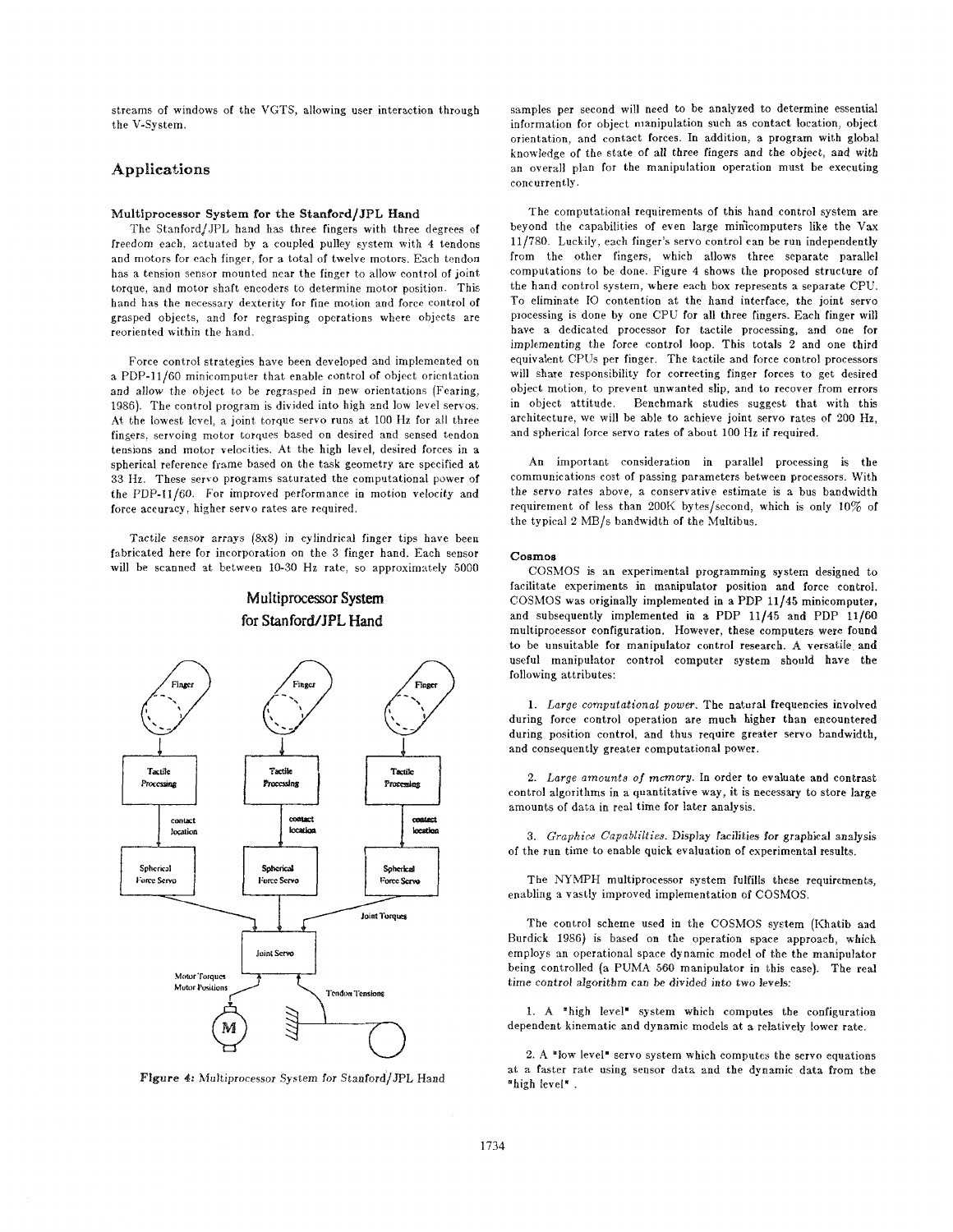In essence, the low level system measures the manipulator position and forces, and then computes joint torques using a series of vector and matrix operations. The vector and matrix elements used in these computations are dependent on the configuration of the manipulator, and are updated by the high level. **A** third level, the 'programming level' interacts with the manipulator programmer, and performs run time program execution.

Each of these levels can be further divided **to** extract more parallelism. Since the control algorithm used in COSMOS is not based on a joint level control, but rather on direct and decoupled control of the task coordinates, each level **of** the run time system can be further decomposed into sub-systems that control the position degrees of freedom of the manipulator, and the orientation degrees of freedom.



**Figure 5:** Multiprocessor System for COSMOS.

Figure 5 represents how the computational burden in COSMOS might be spread across five processors. Two processors could perform the low level position and orientation servo (as well as sensor processing); two processors could compute the position and orientation kinematics and dynamics, and a fifth processor could rientation kinematics and dynamics, and a fifth processor could andle programming and run time execution. These tasks further broken down into smaller computational units, and allocated to more processors. However, the extra overhead for interprocessor communication ad synchronization would minimize the extra computational power gained by further parallelization.

The current COSMOS implementation using the NYMPH system is distributed in a three processor configuration, in which the "high level" position and orientation kinematics/dynamics algorithms and 'programming level" are implemented in a single processor. With this configuration, a low level servo rate of **220** Hz and a high level dynamics computation rate of **110** Hz has been achieved. With the five processor implementation (under progress), we expect to have a 300 Hz servo rate, 300 Hz rate for position kinematics and dynamics, and a **150** Hz rate for orientation kinematics and dynamics.

# **Performance**

With the 32Ks and the 68K all on the same bus, communication between the processors is very fast. Data can be passed as fast as 1000k bytes per second between the 32Ks, and as fast as 490k bytes per second between the 68K and a 32K.

NYMPH's message passing system is also very efficient. The average time for a message transaction on NYMPH is **4** milliseconds, compared to 2 milliseconds for the V-System message alone.

The C library performance is reasonable, with file transfers occurring at rates as high as 10k bytes per second, compared to the V-System file I/O rate **of** 20k bytes per second. At this rate, it takes about one minute for a 32K to **fill** all 512k bytes of its RAM. This is not surprising if one considers the circuitous path the data takes to get to 32K from Vax, via Ethernet link, buffered in the V-System 1/0 system, then buffered again in the NYMPH 1/0 system.

The speed of the 32K/Vax link is much slower than the link between the 32Ks and the 68K. This would be a problem if **NYMPH**  depended on the Vax for processing, but NYMPH uses the Vax only as a file server. Since NYMPH applications do file 1/0 primarily during initializations at the beginning of programs and before time critical sections begin, and at the end of programs for postmortem information, the relative speed of the 32K/Vax link has little bearing on the overall performance of the system.



**Figure** *6:* NYMPH running COSMOS.

#### **Conclusion**

NYMPH's strengths are in the large amount of computing resources available, and the familiarity and ease of use of the programming environment. In the present configuration, it is not anticipated that any applications will run short of computing power. All of our applications will run much faster than they did in the past. Applications such as Cosmos will not need all **7** processors, and thus will leave some processors idle. NYMPH will be well able to meet our present computational requirements.

NYMPH'S user interface will simplify the programming of the applications programs. The multi-window editors available at the NYMPH console allow minor changes to source code conveniently with minimal interruption of work. The graphics capabilities **of**  NYMPH allow researchers to easily analyze date with graphs and plots, without leaving the console. The familiar programming environment of NYMPH, with the C runtime library, reduces the amount of special routines the programmer must learn to use NYMPH. KYMPH's user interface provides ample tools for making research efforts efficient. Overall, NYMPH has combined ample computing power and a good programming environment to make an effective research tool.